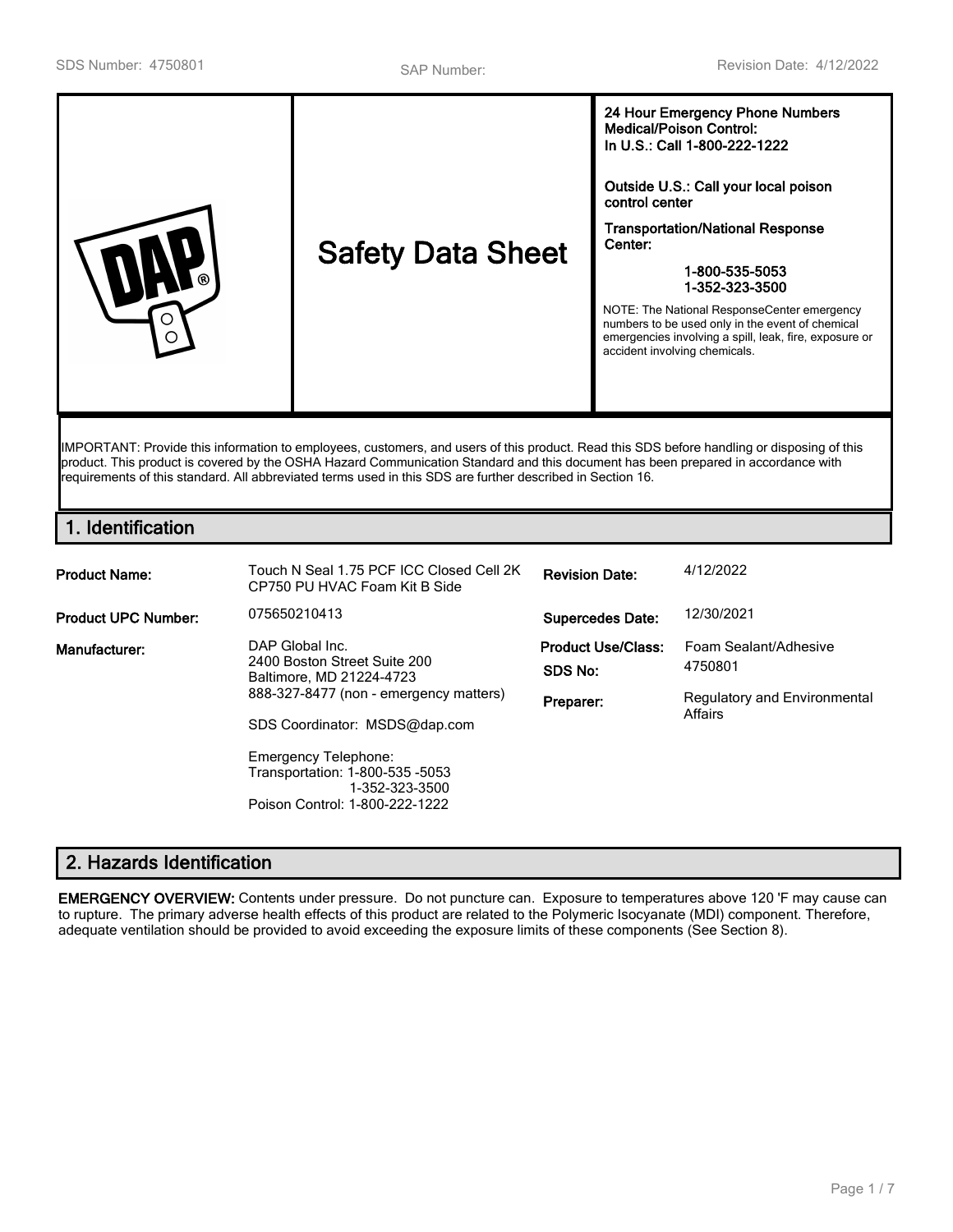# **GHS Classification**

Acute Tox. 4 Oral, Eye Irrit. 2, Gas under Pressure, Comp. Gas, STOT SE 3 NE

### **Symbol(s) of Product**



**Signal Word** Warning

#### **Possible Hazards**

53% of the mixture consists of ingredients of unknown acute toxicity

#### **GHS HAZARD STATEMENTS**

| Compressed Gas                        | H280 | Contains gas under pressure; may explode if heated. |
|---------------------------------------|------|-----------------------------------------------------|
| Acute Toxicity, Oral, category 4      | H302 | Harmful if swallowed.                               |
| Eye Irritation, category 2            | H319 | Causes serious eye irritation.                      |
| STOT, single exposure, category 3, NE | H336 | May cause drowsiness or dizziness.                  |

#### **GHS LABEL PRECAUTIONARY STATEMENTS**

| Avoid breathing dust/fume/gas/mist/vapours/spray.                                                                                   |
|-------------------------------------------------------------------------------------------------------------------------------------|
| Wash thoroughly after handling.                                                                                                     |
| Use only outdoors or in a well-ventilated area.                                                                                     |
| Wear protective gloves/protective clothing/eye protection/face protection.                                                          |
| IF SWALLOWED: Call a POISON CENTER or doctor/physician if you feel unwell.                                                          |
| IF INHALED: Remove person to fresh air and keep comfortable for breathing.                                                          |
| IF IN EYES: Rinse cautiously with water for several minutes. Remove contact lenses, if<br>present and easy to do. Continue rinsing. |
| Rinse mouth.                                                                                                                        |
| If eye irritation persists: Get medical advice/attention.                                                                           |
| Store in a well-ventilated place. Keep container tightly closed.                                                                    |
| Store locked up.                                                                                                                    |
| Protect from sunlight. Store in a well-ventilated place.                                                                            |
| Dispose of contents/container.                                                                                                      |
|                                                                                                                                     |

# **GHS SDS PRECAUTIONARY STATEMENTS**<br>P270 Dor

Do no eat, drink or smoke when using this product.

# **3. Composition/Information on Ingredients**

| <b>Chemical Name</b>                                                                                                                   | CAS-No.    | Wt. % GHS Symbols    | <b>GHS Statements</b> |
|----------------------------------------------------------------------------------------------------------------------------------------|------------|----------------------|-----------------------|
| 2-Butyne-1,4-diol, polymer with (chloromethyl)<br>oxirane, brominated, dehydrochlorinated,<br>methoxylated                             | 68441-62-3 | 10-30 GHS07          | H302-319              |
| 1,1,1,2-Tetrafluoroethane (HFC-134A)                                                                                                   | 811-97-2   | 10-30 GHS07          | H336                  |
| Polyloxy(methyl-1,2-ethanediyl)],<br>.alpha.,.alpha.',.alpha.''-(nitrilotri-2,1-ethanediyl)tris<br>[.omega.-hydroxy-                   | 37208-53-0 | 10-30 No Information | No Information        |
| Tris(2-chloro-1-methylethyl) phosphate                                                                                                 | 13674-84-5 | 7-13 GHS07           | H302-332              |
| Poly[oxy(methyl-1,2-ethanediyl)], .alpha.-<br>hydro-.omega.-hydroxy-, ether with .beta.-D-<br>fructofuranosyl.alpha.-D-glucopyranoside | 9049-71-2  | 5-10 No Information  | No Information        |
| 1,1,1,3,3-Pentafluoropropane                                                                                                           | 460-73-1   | 1-5 No Information   | No Information        |
| Oxirane, methyl-, polymer with oxirane, ether with<br>2,6-bis[[bis(2-hydroxyethyl)amino]methyl]-4-<br>nonylphenol $(5:1)$              | 52019-35-9 | 1-5 GHS05-GHS07      | H302-315-318          |
| Triethyl phosphate                                                                                                                     | 78-40-0    | 1-5 GHS07            | H302-319              |

The text for GHS Hazard Statements shown above (if any) is given in the "Other information" Section.

# **4. First-aid Measures**

**FIRST AID - INHALATION:** If you experience difficulty in breathing, leave the area to obtain fresh air. If continued difficulty is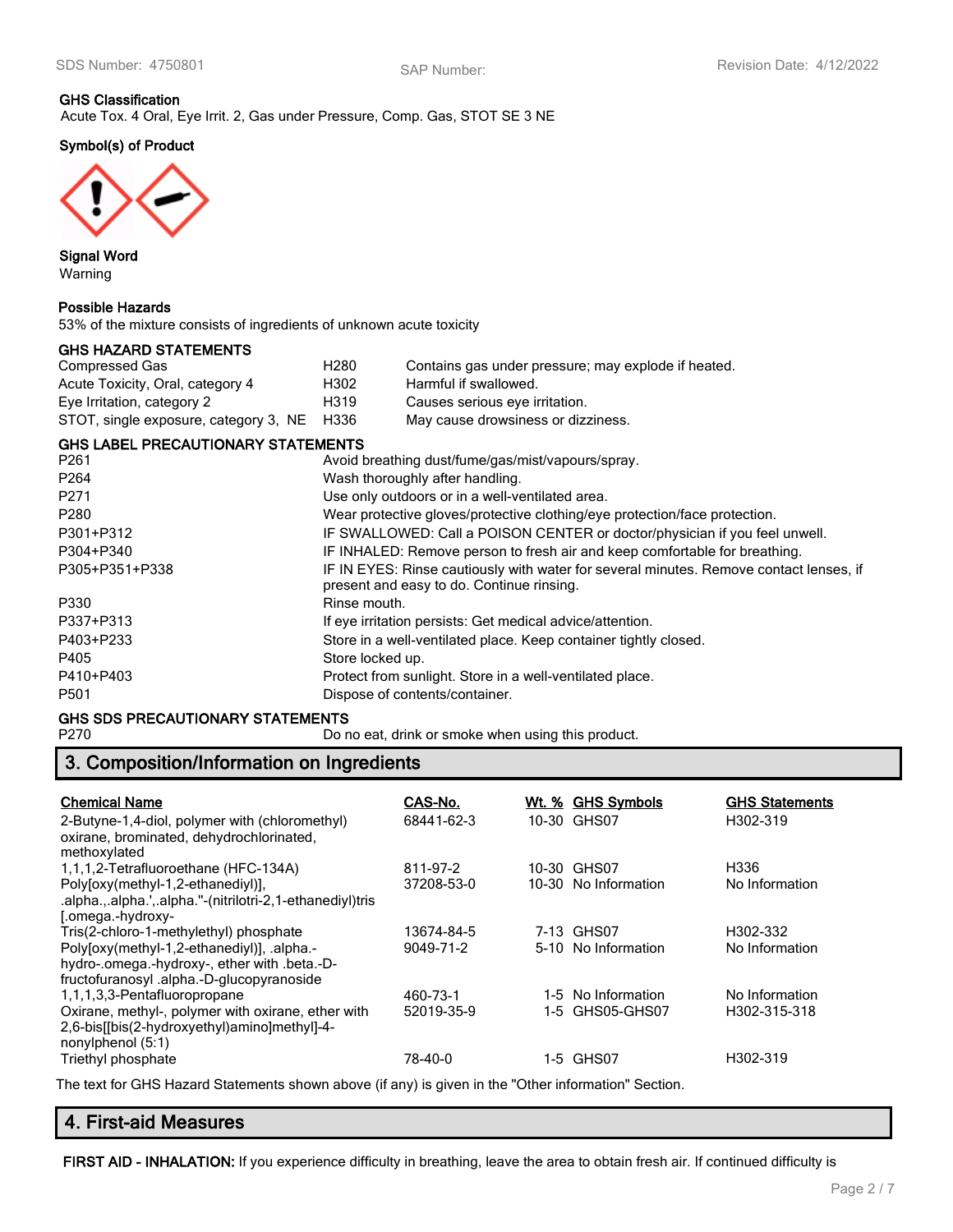experienced, get medical attention immediately.

**FIRST AID - SKIN CONTACT:** Wash skin with soap and water for 15 minutes. Get medical aid if symptoms persist. Use a rag to remove excess foam from skin and remove contaminated clothing. Use of a solvent, such as acetone (nail polish remover) or mineral spirits, may help in removing uncured foam residue from clothing or other surfaces (avoid eye contact). Cured foam may be physically removed by persistent washing with soap and water. If irritation develops, use mild skin cream. If irritation persists, obtain medical attention.

**FIRST AID - EYE CONTACT:** In case of contact, immediately flush eyes with large quantities of water for at least 15 minutes until irritation subsides. Get medical attention immediately.

**FIRST AID - INGESTION:** If swallowed, DO NOT INDUCE VOMITING. Get medical attention immediately.

#### **5. Fire-fighting Measures**

**UNUSUAL FIRE AND EXPLOSION HAZARDS:** Closed containers may burst if exposed to extreme heat or fire. Containers may explode if exposed to extreme heat.

**SPECIAL FIREFIGHTING PROCEDURES:** Wear self-contained breathing apparatus pressure-demand (NIOSH approved or equivalent) and full protective gear. Use water spray to cool exposed surfaces.

**EXTINGUISHING MEDIA:** Alcohol Foam, Carbon Dioxide, Dry Chemical, Water Spray or Fog, Water

#### **6. Accidental Release Measures**

#### **ENVIRONMENTAL MEASURES:** No Information

**STEPS TO BE TAKEN IF MATERIAL IS RELEASED OR SPILLED:** Contain spilled material and remove with inert absorbent. Dispose of contaminated absorbent, container and unused contents in accordance with local, state and federal regulations. Use personal protective equipment as necessary. Read all product instructions before using. Personal protective equipment should include impervious gloves, protective eye wear, and suitable work clothes. Uncured product is very sticky, so carefully remove the bulk of the foam by scraping it up and then immediately remove residue with a rag and solvent such as polyurethane cleaner, mineral spirits, acetone (nail polish remover), paint thinner, etc. Once the product has cured, it can only be removed physically by scraping, buffing, etc. Dispose as plastic waste (foam plastic) in accordance with all applicable guidelines and regulations. Spilled material becomes very slippery when wet. Sweep-up to prevent slipping hazard.

#### **7. Handling and Storage**

**HANDLING:** KEEP OUT OF REACH OF CHILDREN!DO NOT TAKE INTERNALLY. Make sure nozzle is directed away from yourself prior to discharge. Keep away from open flames, hot surfaces and sources of ignition. Keep containers away from excessive heat and freezing. Keep containers away from moisture. Wear appropriate personal protection. Avoid breathing vapor and contact with eyes, skin and clothing. Use only with adequate ventilation. Wash thoroughly after handling. Do not re-use empty containers.

**STORAGE:** Protect material from direct sunlight. Keep containers tightly closed in a dry, cool and well-ventilated place. Do not store at temperatures above 120 °F (49 °C). Store containers away from excessive heat and freezing. Store away from caustics and oxidizers.

#### **8. Exposure Controls/Personal Protection**

| Ingredients with Occupational Exposure Limits                                                                                                    |                      |                       |                     |                         |
|--------------------------------------------------------------------------------------------------------------------------------------------------|----------------------|-----------------------|---------------------|-------------------------|
| <b>Chemical Name</b>                                                                                                                             | <b>ACGIH TLV-TWA</b> | <b>ACGIH-TLV STEL</b> | <b>OSHA PEL-TWA</b> | <b>OSHA PEL-CEILING</b> |
| 2-Butyne-1,4-diol, polymer with<br>(chloromethyl) oxirane, brominated,<br>dehydrochlorinated, methoxylated                                       | N.E.                 | N.E.                  | N.E.                | N.E.                    |
| 1,1,1,2-Tetrafluoroethane (HFC-134A)                                                                                                             | N.E.                 | N.E.                  | N.E.                | N.E.                    |
| Poly[oxy(methyl-1,2-ethanediyl)],<br>.alpha.,.alpha.',.alpha."-(nitrilotri-2,1-<br>ethanediyl)tris[.omega.-hydroxy-                              | N.E.                 | N.E.                  | N.E.                | N.E.                    |
| Tris(2-chloro-1-methylethyl) phosphate                                                                                                           | N.E.                 | N.E.                  | N.E.                | N.E.                    |
| Poly[oxy(methyl-1,2-ethanediyl)], .alpha.- N.E.<br>hydro-.omega.-hydroxy-, ether with .beta.-<br>D-fructofuranosyl .alpha.-D-<br>glucopyranoside |                      | N.E.                  | N.E.                | N.E.                    |
| 1,1,1,3,3-Pentafluoropropane                                                                                                                     | N.E.                 | N.E.                  | N.E.                | N.E.                    |
| Oxirane, methyl-, polymer with oxirane,<br>ether with 2,6-bis[[bis(2-hydroxyethyl)<br>amino]methyl]-4-nonylphenol (5:1)                          | N.E.                 | N.E.                  | N.E.                | N.E.                    |
| Triethyl phosphate                                                                                                                               | N.E.                 | N.E.                  | N.E.                | N.E.                    |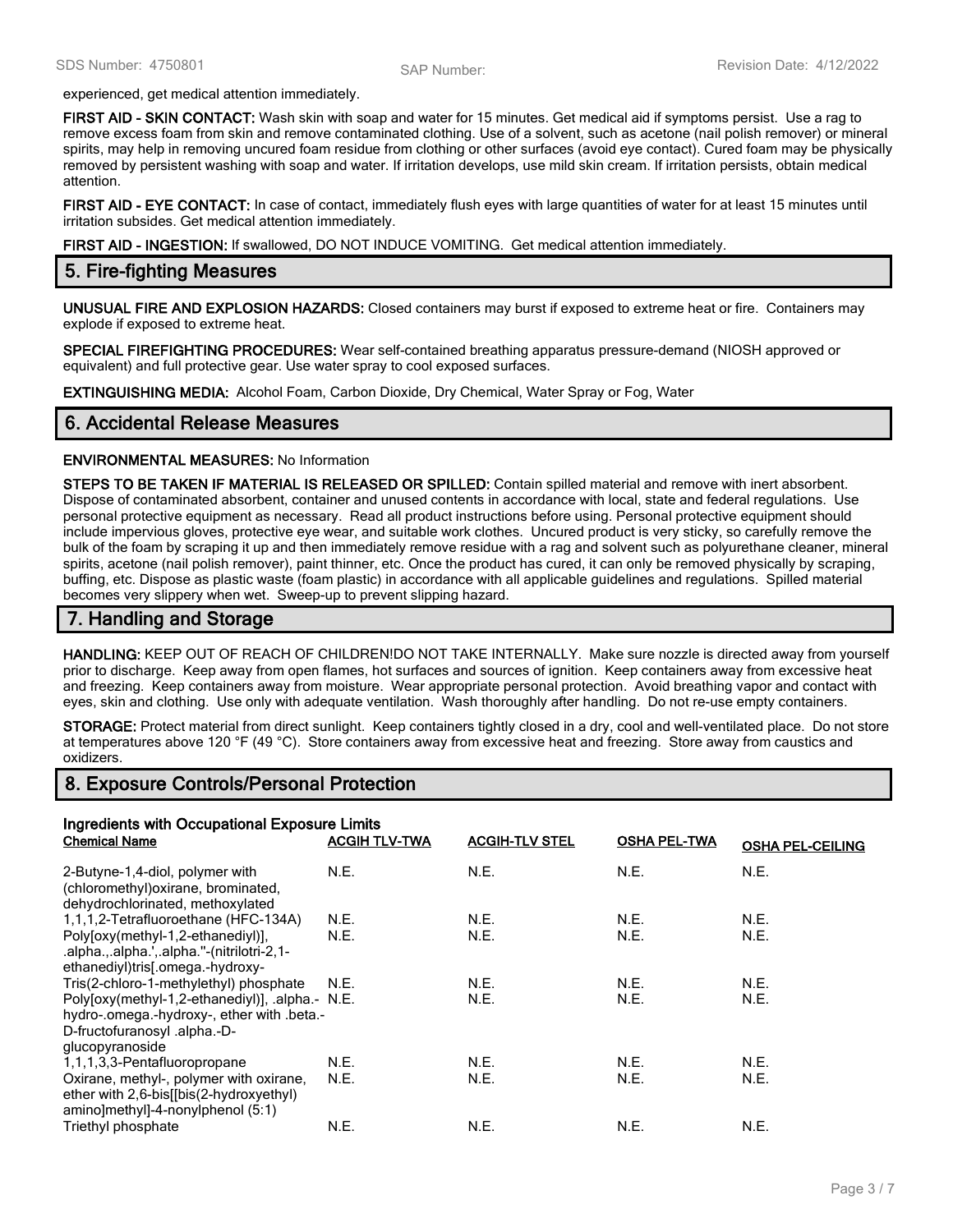**Further Advice: MEL = Maximum Exposure Limit OES = Occupational Exposure Standard SUP = Supplier's Recommendation Sk = Skin Sensitizer N.E. = Not Established**

#### **Personal Protection**



**RESPIRATORY PROTECTION:** No personal respiratory protective equipment normally required. If concentrations exceed the exposure limits specified, use of a NIOSH-approved supplied air respirator is recommended. Where the protection factor is exceeded, use of a Self Contained Breathing Apparatus (SCBA) may be necessary. A respiratory protection program that meets the OSHA 1910.134 and ANSI Z88.2 requirements must be followed whenever workplace conditions warrant a respirator's use.



**SKIN PROTECTION:** Wear nitrile, neoprene, or natural rubber gloves.



**EYE PROTECTION:** Goggles or safety glasses with side shields.



**OTHER PROTECTIVE EQUIPMENT:** Provide eyewash. Chemical-resistant apron.



**HYGIENIC PRACTICES:** Wash hands before breaks and at the end of workday. Remove and wash contaminated clothing before re-use.

### **9. Physical and Chemical Properties**

| Appearance:                       |    |
|-----------------------------------|----|
| Odor:                             |    |
| Density, g/cm3:                   |    |
| Freeze Point, °C:                 |    |
| <b>Solubility in Water:</b>       |    |
| <b>Decomposition Temperature,</b> | °€ |
| Boiling Range, °C:                |    |
| Minimum Flash Point, °C:          |    |
| <b>Evaporation Rate:</b>          |    |
| <b>Vapor Density:</b>             |    |
| <b>Combustible Dust:</b>          |    |

Does not support combustion

**Appearance:** Cream **Physical State:** Foam **Physical State: Odor:** Slight Solvent **Odor Threshold:** Not Established **Density, g/cm3:** 1.25 - 1.25 **pH:** Not Applicable **Freeze Point Applicable Point Applicable Viscosity (mPa.s):** Not Aplicable Not Established **Partition Coeff., n-octanol/water:** Not Established **Decomposition Temperature Temperature Temperature Constructs:** N.E. - N.E. - N.E. **Boiling Range, °C:** N.A. - N.A. **Auto-Ignition Temperature, °C** Not Established **Minimum Flash Point, °C:** N.A. **Vapor Pressure, mmHg:** Not Established **Faster Than n-Butyl Acetate Flash Method:** Not Applicable **Vapor Density:** Heavier Than Air **Flammability, NFPA:** Non-Flammable

(See "Other information" Section for abbreviation legend) (If product is an aerosol, the flash point stated above is that of the propellant.)

# **10. Stability and Reactivity**

**STABILITY:** Stable under recommended storage conditions.

**CONDITIONS TO AVOID:** Excessive heat and freezing.

**INCOMPATIBILITY:** Incompatible with strong bases and oxidizing agents. Reacts with isocynates.

**HAZARDOUS DECOMPOSITION PRODUCTS:** Normal decomposition products, i.e., COx, NOx.

#### **11. Toxicological Information**

**EFFECT OF OVEREXPOSURE - INHALATION:** Vapors may be irritating to eyes, nose, throat, and lungs. Inhalation of high concentrations may cause headache, nausea, and dizziness.

**EFFECT OF OVEREXPOSURE - SKIN CONTACT:** May cause skin irritation.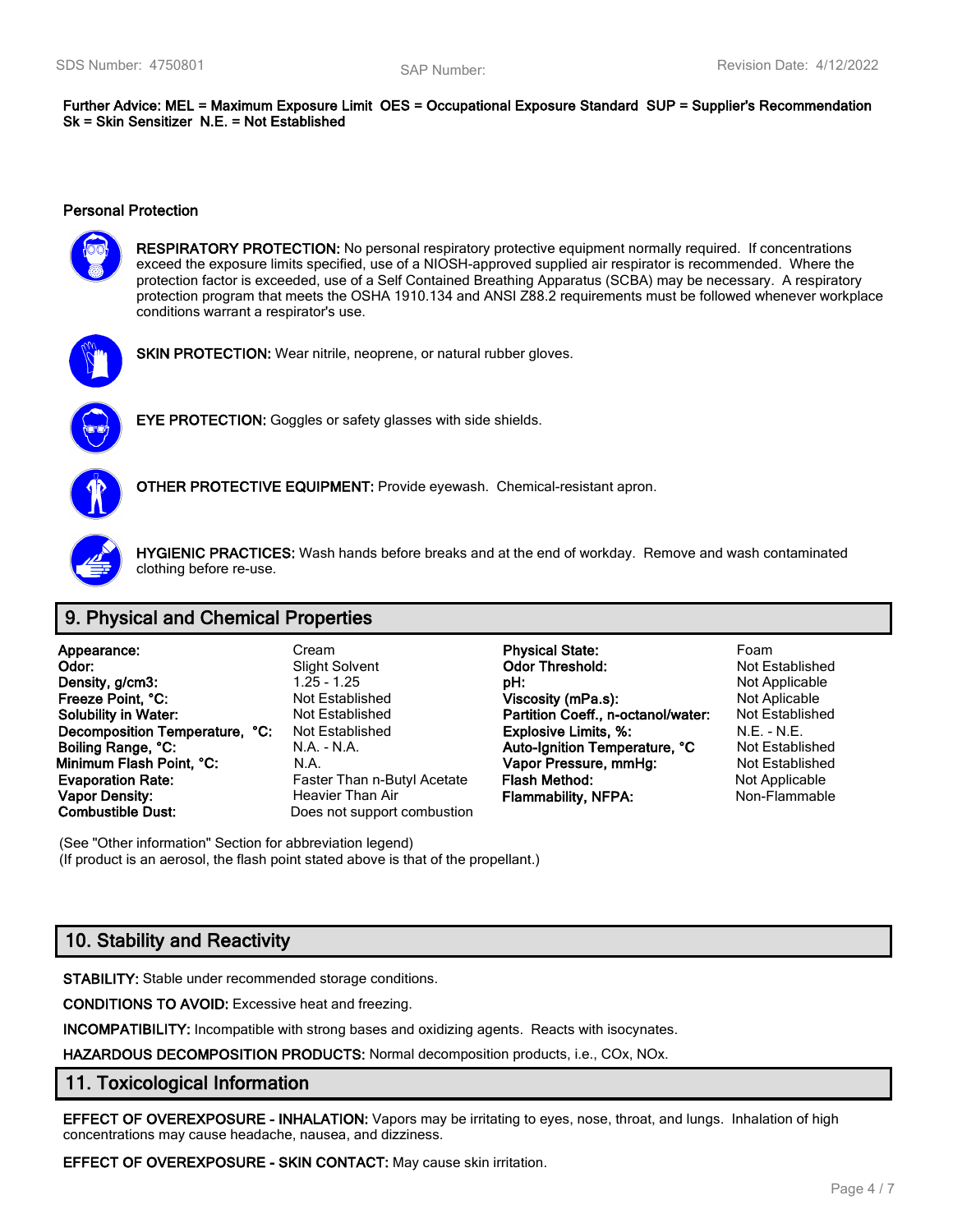**EFFECT OF OVEREXPOSURE - EYE CONTACT:** Direct eye contact may cause irritation. Mist and vapors may cause eye irritation. Foam contact can cause physical damage due to adhesive character.

**EFFECT OF OVEREXPOSURE - INGESTION:** May be harmful if swallowed. Ingestion may cause gastrointestinal irritation, nausea, vomiting and diarrhea.

**CARCINOGENICITY:** No Information

**EFFECT OF OVEREXPOSURE - CHRONIC HAZARDS:** No Information

**PRIMARY ROUTE(S) OF ENTRY:** Skin Contact, Inhalation, Eye Contact

#### **Acute Toxicity Values**

**The acute effects of this product have not been tested. Data on individual components are tabulated below**

| CAS-No.<br>68441-62-3 | <b>Chemical Name</b><br>2-Butyne-1,4-diol, polymer with (chloromethyl)<br>oxirane, brominated, dehydrochlorinated,<br>methoxylated     | Oral LD50<br>1337 mg/kg Rat                     | Dermal LD50<br>N.I. | Vapor LC50<br>N.I. |
|-----------------------|----------------------------------------------------------------------------------------------------------------------------------------|-------------------------------------------------|---------------------|--------------------|
| 811-97-2              | 1,1,1,2-Tetrafluoroethane (HFC-134A)                                                                                                   | N.I.                                            | N.I.                | N.I.               |
| 37208-53-0            | Poly[oxy(methyl-1,2-ethanediyl)],<br>.alpha.,.alpha.',.alpha."-(nitrilotri-2,1-<br>ethanediyl)tris[.omega.-hydroxy-                    | N.I.                                            | >2000 mg/kg Rat     | N.I.               |
| 13674-84-5            | Tris(2-chloro-1-methylethyl) phosphate                                                                                                 | 1500 mg/kg Rat                                  | >5000 mg/kg Rabbit  | N.I.               |
| 9049-71-2             | Polyloxy(methyl-1,2-ethanediyl)], .alpha.-<br>hydro-.omega.-hydroxy-, ether with .beta.-D-<br>fructofuranosyl.alpha.-D-glucopyranoside | N.I.                                            | >5000 mg/kg Rabbit  | N.I.               |
| 460-73-1              | 1,1,1,3,3-Pentafluoropropane                                                                                                           | N.I.                                            | N.I.                | N.I.               |
| 52019-35-9            | Oxirane, methyl-, polymer with oxirane, ether<br>with 2,6-bis[[bis(2-hydroxyethyl)amino]<br>methyl]-4-nonylphenol $(5:1)$              | 1370 mg/kg Rat                                  | N.I.                | N.I.               |
| 78-40-0               | Triethyl phosphate                                                                                                                     | 1100 - 1600 mg/kg Rat > 20000 mg/kg Rabbit N.I. |                     |                    |

N.I. = No Information

# **12. Ecological Information**

**ECOLOGICAL INFORMATION:** No Information

#### **13. Disposal Information**

**DISPOSAL INFORMATION:** Contents under pressure. Dispose of material in accordance with all federal, state and local regulations. State and Local regulations/restrictions are complex and may differ from Federal regulations. Responsibility for proper waste disposal is with the owner of the waste. Liquids cannot be disposed of in a landfill. Do not dispose of waste into sewer. Do not re-use empty containers. Before disposing of containers, relieve container of any remaining product and pressure. Empty cylinders, once relieved of all pressure, can be disposed of as non-hazardous waste.

**STEPS TO BE TAKEN IF MATERIAL IS RELEASED OR SPILLED:** Contain spilled material and remove with inert absorbent. Dispose of contaminated absorbent, container and unused contents in accordance with local, state and federal regulations. Use personal protective equipment as necessary. Read all product instructions before using. Personal protective equipment should include impervious gloves, protective eye wear, and suitable work clothes. Uncured product is very sticky, so carefully remove the bulk of the foam by scraping it up and then immediately remove residue with a rag and solvent such as polyurethane cleaner, mineral spirits, acetone (nail polish remover), paint thinner, etc. Once the product has cured, it can only be removed physically by scraping, buffing, etc. Dispose as plastic waste (foam plastic) in accordance with all applicable guidelines and regulations. Spilled material becomes very slippery when wet. Sweep-up to prevent slipping hazard.

# **14. Transport Information**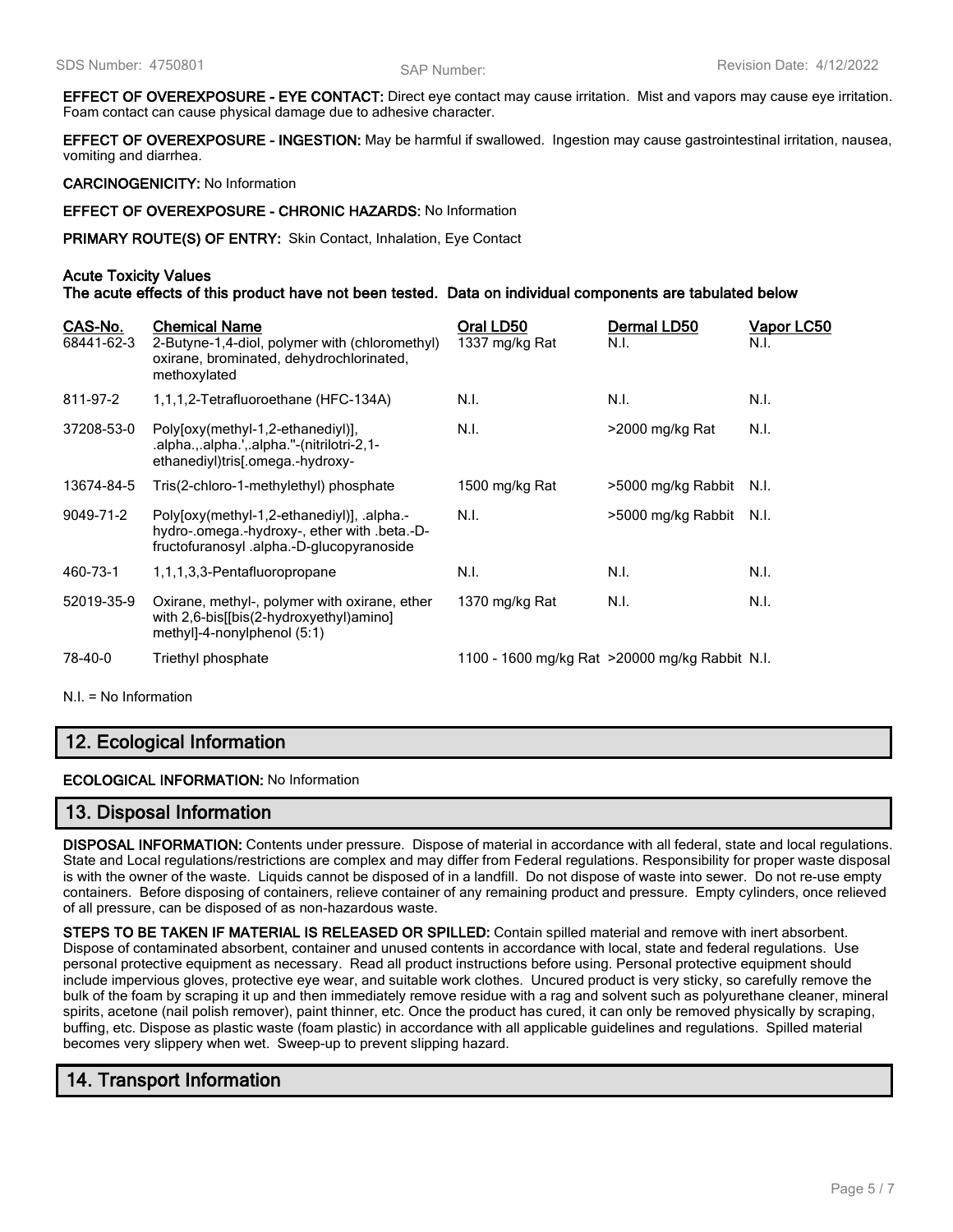| DOT UN/NA Number:                                       | UN3         |
|---------------------------------------------------------|-------------|
| <b>DOT Proper Shipping Name:</b><br>DOT Technical Name: | Che<br>(Flu |
| DOT Hazard Class:                                       | 2.21        |
| Hazard SubClass:                                        | N.A.        |
| Packing Group:                                          | N.A.        |

**DOT UN/NA Number:** UN3500 Chemical under pressure, n.o.s. (Fluorinated hydrocarbon, Nitrogen) 2.2 Non-flamm compressed gas

# **15. Regulatory Information**

### **U.S. Federal Regulations:**

#### **CERCLA - SARA Hazard Category**

This product has been reviewed according to the EPA 'Hazard Categories' promulgated under Sections 311 and 312 of the Superfund Amendment and Reauthorization Act of 1986 (SARA Title III) and is considered, under applicable definitions, to meet the following categories:

Gas under pressure, Acute Toxicity (any route of exposure), Serious eye damage or eye irritation, Specific target organ toxicity (single or repeated exposure)

#### **SARA SECTION 313:**

This product contains the following substances subject to the reporting requirements of Section 313 of Title III of the Superfund Amendment and Reauthorization Act of 1986 and 40 CFR part 372:

No Sara 313 components exist in this product.

#### **TOXIC SUBSTANCES CONTROL ACT:**

All ingredients in this product are either on TSCA inventory list, or otherwise exempt. This product contains the following chemical substances subject to the reporting requirements of TSCA 12(B) if exported from the United States:

No TSCA 12(b) components exist in this product.

| 16. Other Information  |                                                                                                                                      |                                                                               |                                                                        |  |
|------------------------|--------------------------------------------------------------------------------------------------------------------------------------|-------------------------------------------------------------------------------|------------------------------------------------------------------------|--|
| <b>Revision Date:</b>  | 4/11/2022                                                                                                                            |                                                                               | 12/30/2021<br><b>Supersedes Date:</b>                                  |  |
| Reason for revision:   | Substance and/or Product Properties Changed in Section(s):<br>01 - Product Information<br>08 - Exposure Controls/Personal Protection |                                                                               |                                                                        |  |
| Datasheet produced by: |                                                                                                                                      | <b>Regulatory Department</b>                                                  |                                                                        |  |
| <b>HMIS Ratings:</b>   |                                                                                                                                      |                                                                               |                                                                        |  |
| Health:                | <b>Flammability:</b>                                                                                                                 | <b>Reactivity:</b>                                                            | <b>Personal Protection:</b>                                            |  |
|                        | 1                                                                                                                                    | 0                                                                             | X                                                                      |  |
|                        |                                                                                                                                      |                                                                               | VOC Less Water Less Exempt Solvent, g/L: 0.0                           |  |
|                        |                                                                                                                                      |                                                                               | VOC Material, g/L: 0                                                   |  |
|                        |                                                                                                                                      |                                                                               | VOC as Defined by California Consumer Product Regulation, Wt/Wt%: 0.00 |  |
|                        |                                                                                                                                      |                                                                               | VOC Actual, Wt/Wt%: 0.0                                                |  |
|                        |                                                                                                                                      | Text for GHS Hazard Statements shown in Section 3 describing each ingredient: |                                                                        |  |
| H302<br>H315           | Harmful if swallowed.<br>Causes skin irritation.                                                                                     |                                                                               |                                                                        |  |

- H318 Causes serious eye damage.
- H319 Causes serious eye irritation.
- H332 Harmful if inhaled. H336 May cause drowsiness or dizziness.